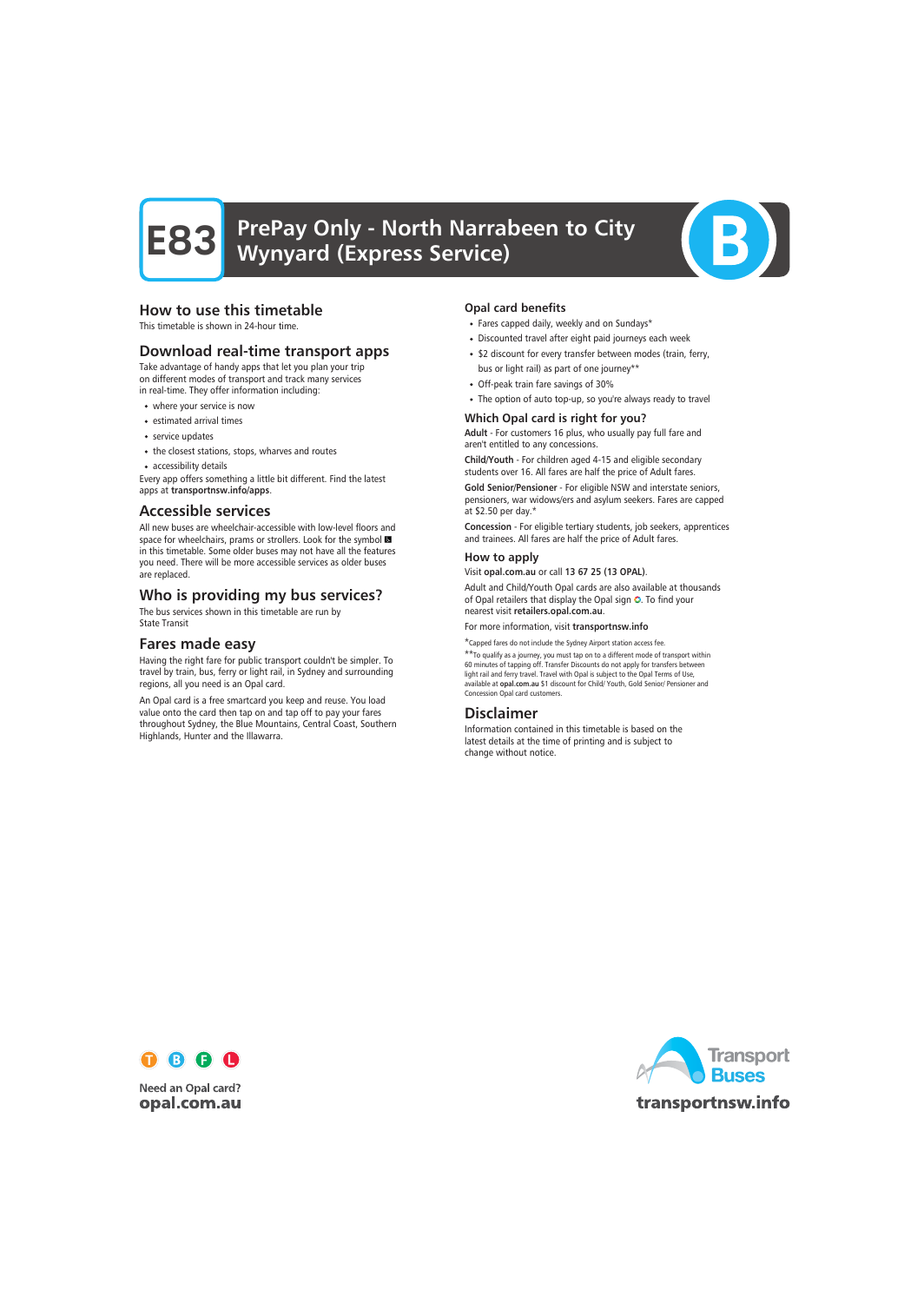

# Valid from: 26 Nov 2017<br>Note: Information is correct on date: 20 Oct 2017

# NOTE: Information is correct on date of download.

| Monday to Friday                              | $\sigma$                                              | $\mathbf{r}$ | $\mathbf{r}$                                                   | $ \mathbf{e} $ | $\sigma$ | $\Delta$ | -6.1 | Ġ. | $\mathbf{r}$ |
|-----------------------------------------------|-------------------------------------------------------|--------------|----------------------------------------------------------------|----------------|----------|----------|------|----|--------------|
| Wynyard Station, Carrington St, Sydney        |                                                       |              | ▶15:58 ▶16:28 ▶16:58 ▶17:28 ▶17:48 ▶18:18 ▶18:48 ▶19:18 ▶19:48 |                |          |          |      |    |              |
| Military Rd opp Wycombe Rd, Neutral Bay       |                                                       |              | ▶16:08 ▶16:38 ▶17:11 ▶17:43 ▶18:00 ▶18:30 ▶18:58 ▶19:28 ▶19:57 |                |          |          |      |    |              |
| Warringah Mall, Pittwater Rd, Brookvale       |                                                       |              | 16:26 16:56 17:29 18:01 18:18 18:48 19:16 19:43 20:12          |                |          |          |      |    |              |
| Pittwater Rd before St Davids Ave, Dee Why    |                                                       |              | 16:34 17:04 17:37 18:08 18:25 18:55 19:23 19:49 20:18          |                |          |          |      |    |              |
| Pittwater Rd after Collaroy St, Collaroy      |                                                       |              | 16:41 17:11 17:44 18:15 18:32 19:02 19:30 19:56 20:25          |                |          |          |      |    |              |
| Berry Reserve, Pittwater Rd, Narrabeen        |                                                       |              | 16:46 17:16 17:49 18:20 18:37 19:07 19:35 20:01 20:30          |                |          |          |      |    |              |
| Garden St at Powder Works Rd, North Narrabeen | 16:49 17:19 17:52 18:23 18:40 19:10 19:38 20:03 20:32 |              |                                                                |                |          |          |      |    |              |
| Elanora Heights Shops, Powder Works Rd,       |                                                       |              | 16:52 17:22 17:55 18:26 18:43 19:13 19:41 20:06 20:35          |                |          |          |      |    |              |
| Elanora Heights                               |                                                       |              |                                                                |                |          |          |      |    |              |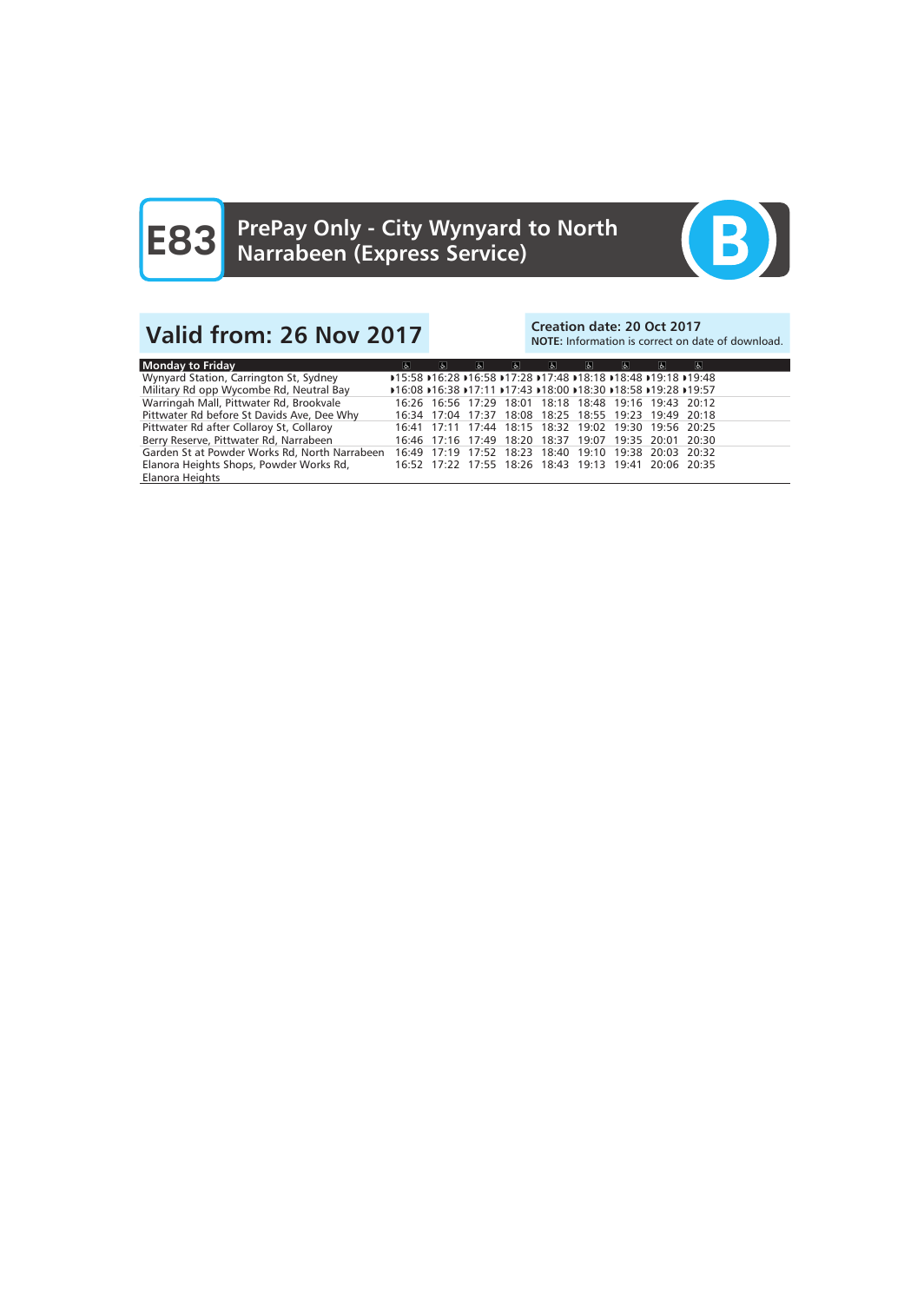# **E83** PrePay Only - North Narrabeen to City<br>
Wynyard (Express Service)



| Monday to Friday                                                                                                                              | $\sigma$ | le.                                                   | I&I                           | $\mathbf{F}$ | $\sigma$ | 6.                            | $\sigma$ | $\sigma$        | $\sigma$ |  |
|-----------------------------------------------------------------------------------------------------------------------------------------------|----------|-------------------------------------------------------|-------------------------------|--------------|----------|-------------------------------|----------|-----------------|----------|--|
| <b>Service Information</b>                                                                                                                    | R.       | R.                                                    | R.                            | R.           | R        | R                             | R        | R               | R.       |  |
| Elanora Heights Shops, Powder Works Rd,<br>Elanora Heights                                                                                    |          | 05:55 06:25 06:42 06:57 07:13 07:28 07:43             |                               |              |          |                               |          | $07:58$ $08:18$ |          |  |
| Anana Rd near Rickard Rd, North Narrabeen                                                                                                     |          | 05:59 06:29                                           | 06:46 07:01 07:17 07:32 07:47 |              |          |                               |          | $08:02$ $08:22$ |          |  |
| Pittwater Rd opp Narrabeen Reserve, Narrabeen                                                                                                 |          | 06:04 06:34 06:51 07:06 07:22 07:37 07:52             |                               |              |          |                               |          | 08:07 08:27     |          |  |
| Pittwater Rd opp Collaroy St, Collaroy                                                                                                        |          | 06:09 06:40 06:57 07:12 07:28 07:43 07:58 08:13 08:33 |                               |              |          |                               |          |                 |          |  |
| B-line Dee Why, Pittwater Rd, Dee Why                                                                                                         |          | 06:17 06:48 07:05 07:21 07:37 07:52 08:07             |                               |              |          |                               |          | 08:22 08:42     |          |  |
| Warringah Mall, Pittwater Rd, Stand B, Brookvale 06:23 06:54 07:11 07:29 07:45 08:01 08:16 08:31 08:51                                        |          |                                                       |                               |              |          |                               |          |                 |          |  |
| Neutral Bay B-Line Stop, Military Rd (place holder 06:40 07:13 07:35 07:53 08:08 08:24 08:39 08:54 09:13<br>for new B-line stop), Neutral Bay |          |                                                       |                               |              |          |                               |          |                 |          |  |
| <b>Wynyard Station</b>                                                                                                                        |          | 06:47 07:20                                           |                               |              |          | 07:44 08:02 08:19 08:35 08:50 |          | $09:05$ $09:24$ |          |  |